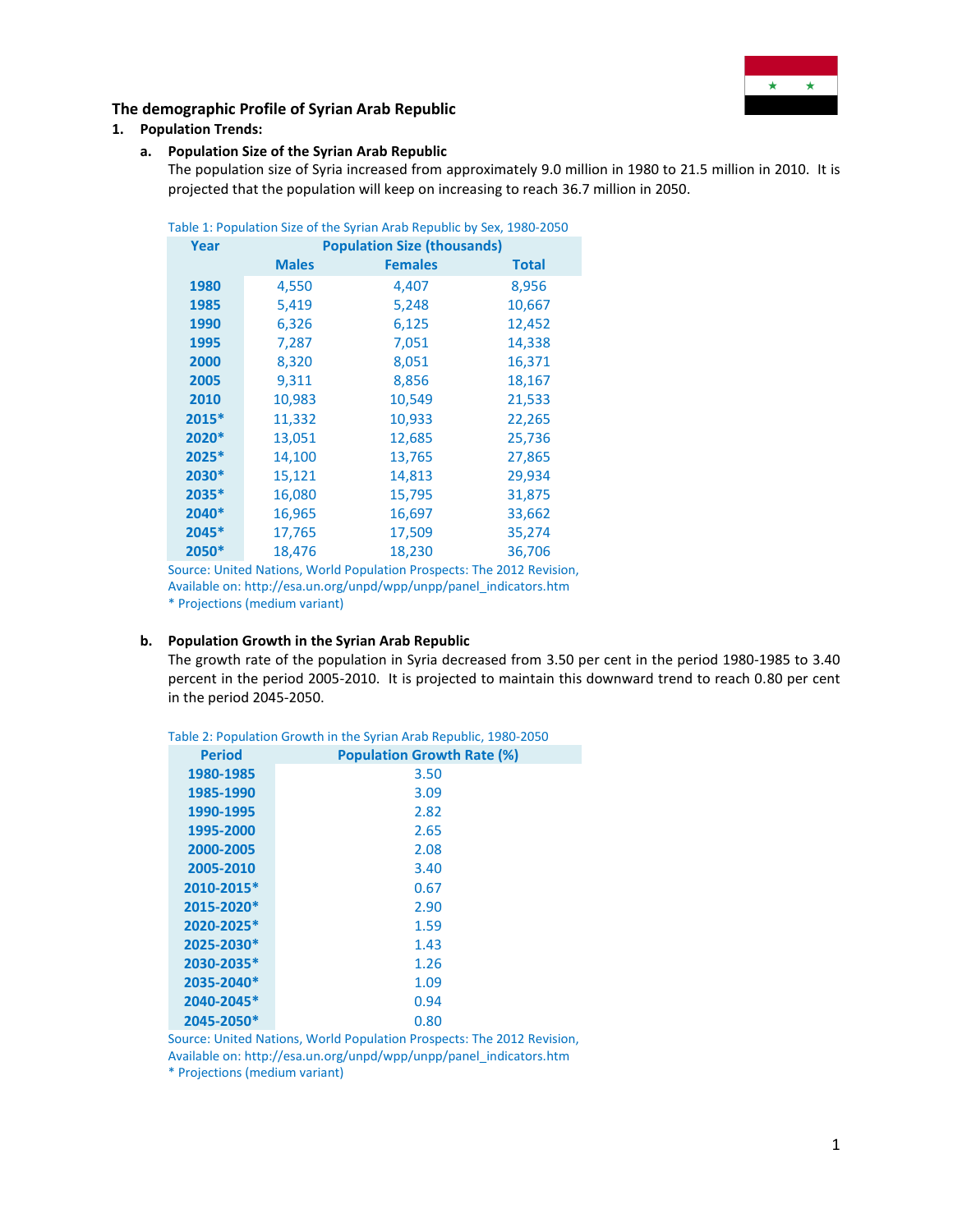

### **2. Indicators of Demographic Transition:**

# **a. Mortality Transition in the Syrian Arab Republic**

#### **i. Life Expectancy**

Life Expectancy at Birth in Syria gained 7.9 years from the period 1980-1985 to the period 2005-2010, increasing from 67.1 years to 75.0 years. It is projected to reach 81.5 years for the period 2045-2050.

|  |  | Table 3: Life Expectancy at Birth in the Syrian Arab Republic, 1980-2050 |  |
|--|--|--------------------------------------------------------------------------|--|
|  |  |                                                                          |  |

| Year       | <b>Life Expectancy at Birth (years)</b> |               |              |  |  |  |  |
|------------|-----------------------------------------|---------------|--------------|--|--|--|--|
|            | <b>Male</b>                             | <b>Female</b> | <b>Total</b> |  |  |  |  |
| 1980-1985  | 66.3                                    | 68.0          | 67.1         |  |  |  |  |
| 1985-1990  | 68.4                                    | 70.3          | 69.3         |  |  |  |  |
| 1990-1995  | 70.2                                    | 72.1          | 71.1         |  |  |  |  |
| 1995-2000  | 71.3                                    | 74.0          | 72.6         |  |  |  |  |
| 2000-2005  | 72.3                                    | 75.7          | 73.9         |  |  |  |  |
| 2005-2010  | 73.1                                    | 77.3          | 75.0         |  |  |  |  |
| 2010-2015* | 71.6                                    | 77.6          | 74.4         |  |  |  |  |
| 2015-2020* | 72.7                                    | 78.7          | 75.5         |  |  |  |  |
| 2020-2025* | 73.9                                    | 79.6          | 76.6         |  |  |  |  |
| 2025-2030* | 75.0                                    | 80.5          | 77.7         |  |  |  |  |
| 2030-2035* | 76.2                                    | 81.3          | 78.7         |  |  |  |  |
| 2035-2040* | 77.4                                    | 82.1          | 79.7         |  |  |  |  |
| 2040-2045* | 78.5                                    | 82.8          | 80.6         |  |  |  |  |
| 2045-2050* | 79.4                                    | 83.5          | 81.5         |  |  |  |  |

Source: United Nations, World Population Prospects: The 2012 Revision, Available on: http://esa.un.org/unpd/wpp/unpp/panel\_indicators.htm \* Projections (medium variant)

#### **ii. Infant Mortality**

The Infant Mortality Rate of the Syrian Population was estimated at 42.9 infant deaths per 1,000 live births in 1980-1985 and decreased to 14.9 infant deaths per 1,000 live births in 2005-2010. It is projected to decline further to reach 5.5 per 1,000 live births in 2045-2050.

| Year       | <b>Infant Mortality Rate (per 1,000 live births)</b> |               |              |  |  |  |
|------------|------------------------------------------------------|---------------|--------------|--|--|--|
|            | <b>Male</b>                                          | <b>Female</b> | <b>Total</b> |  |  |  |
| 1980-1985  | 47.2                                                 | 38.4          | 42.9         |  |  |  |
| 1985-1990  | 36.8                                                 | 29.9          | 33.5         |  |  |  |
| 1990-1995  | 28.9                                                 | 23.5          | 26.3         |  |  |  |
| 1995-2000  | 23.4                                                 | 19.0          | 21.3         |  |  |  |
| 2000-2005  | 19.6                                                 | 15.9          | 17.8         |  |  |  |
| 2005-2010  | 16.4                                                 | 13.4          | 14.9         |  |  |  |
| 2010-2015* | 19.5                                                 | 15.8          | 17.7         |  |  |  |
| 2015-2020* | 15.8                                                 | 12.9          | 14.4         |  |  |  |
| 2020-2025* | 12.7                                                 | 10.6          | 11.7         |  |  |  |
| 2025-2030* | 10.7                                                 | 9.2           | 10.0         |  |  |  |
| 2030-2035* | 9.0                                                  | 8.1           | 8.5          |  |  |  |
| 2035-2040* | 7.5                                                  | 7.1           | 7.3          |  |  |  |
| 2040-2045* | 6.3                                                  | 6.3           | 6.3          |  |  |  |
| 2045-2050* | 5.4                                                  | 5.7           | 5.5          |  |  |  |

Table 4: Infant Mortality Rate in the Syrian Arab Republic, 1980-2050

Source: United Nations, World Population Prospects: The 2012 Revision, Available on: http://esa.un.org/unpd/wpp/unpp/panel\_indicators.htm

\* Projections (medium variant)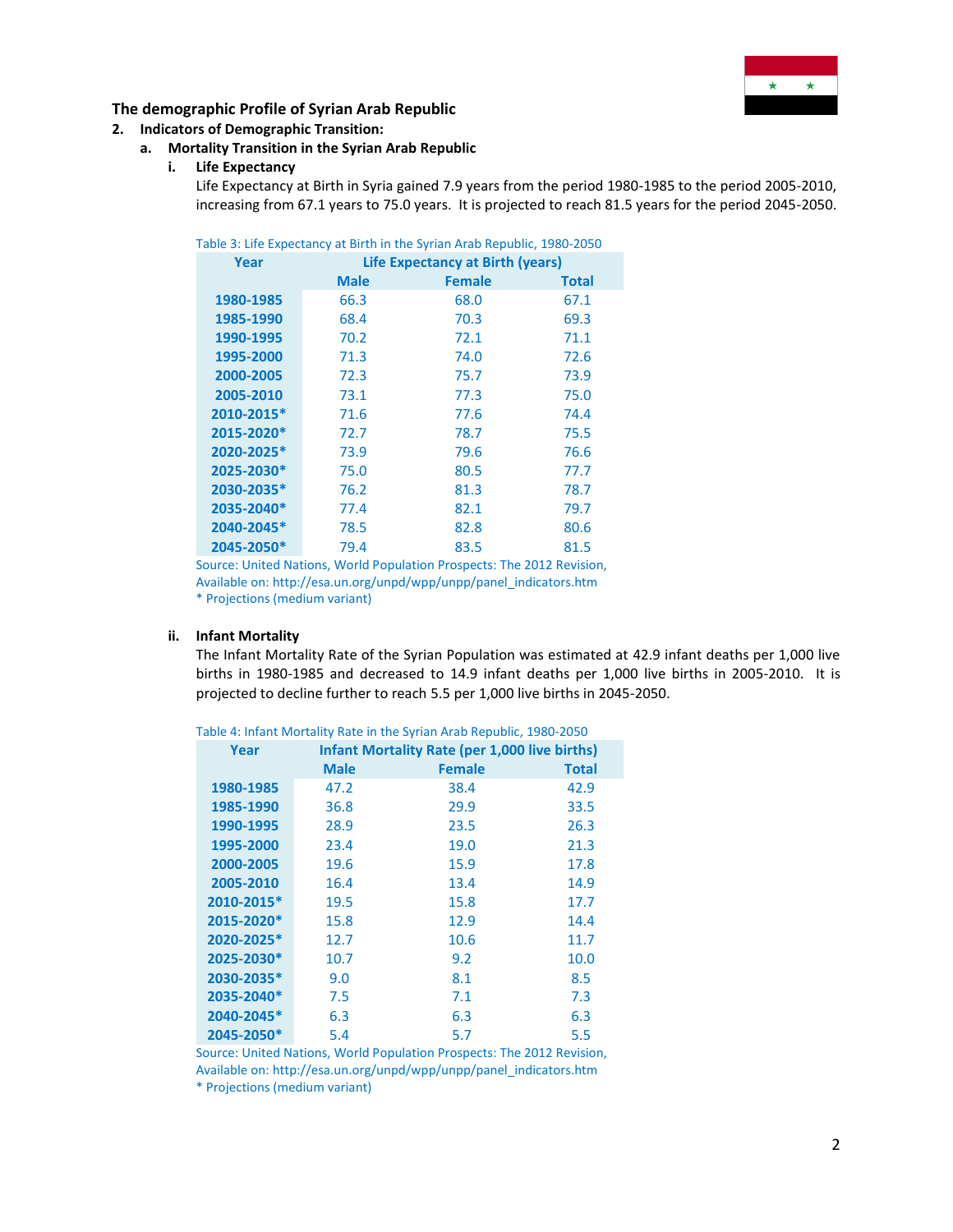

### **iii. Under-Five Mortality**

The under-five mortality rate was estimated at 55 deaths under age five per 1,000 live births in 1980- 1985, and has decreased to 17 in 2005-2010. It is projected to continue deceasing to reach 7 deaths per 1,000 live births in 2040-2045.

| Table 5: Under-Five Mortality Rate in the Syrian Arab Republic, 1980-2050 |             |                                                          |              |  |  |  |
|---------------------------------------------------------------------------|-------------|----------------------------------------------------------|--------------|--|--|--|
| Year                                                                      |             | <b>Under-Five Mortality Rate (per 1,000 live births)</b> |              |  |  |  |
|                                                                           | <b>Male</b> | <b>Female</b>                                            | <b>Total</b> |  |  |  |
| 1980-1985                                                                 | 60          | 50                                                       | 55           |  |  |  |
| 1985-1990                                                                 | 45          | 38                                                       | 42           |  |  |  |
| 1990-1995                                                                 | 34          | 29                                                       | 32           |  |  |  |
| 1995-2000                                                                 | 27          | 23                                                       | 25           |  |  |  |
| 2000-2005                                                                 | 23          | 19                                                       | 21           |  |  |  |
| 2005-2010                                                                 | 19          | 16                                                       | 17           |  |  |  |
| 2010-2015*                                                                | 22          | 19                                                       | 21           |  |  |  |
| 2015-2020*                                                                | 18          | 15                                                       | 17           |  |  |  |
| 2020-2025*                                                                | 15          | 13                                                       | 14           |  |  |  |
| 2025-2030*                                                                | 12          | 11                                                       | 12           |  |  |  |
| 2030-2035*                                                                | 10          | 10                                                       | 10           |  |  |  |
| 2035-2040*                                                                | 9           | 9                                                        | 9            |  |  |  |
| 2040-2045*                                                                | 7           | 8                                                        | 7            |  |  |  |
| 2045-2050*                                                                | 6           |                                                          |              |  |  |  |

Source: United Nations, World Population Prospects: The 2012 Revision, Available on: http://esa.un.org/unpd/wpp/unpp/panel\_indicators.htm \* Projections (medium variant)

### **iv. Maternal Mortality**

The maternal mortality ratio in Syria was estimated at 240 maternal deaths per 100,000 live births in 1990. It decreased to reach 70 maternal deaths per 100,000 live births in 2010. Source: World Health Statistics 2012. Available on: [http://www.who.int/gho/maternal\\_health/countries/en/#S](http://www.who.int/gho/maternal_health/countries/en/#M)

#### **b. Fertility Transition in the Syrian Arab Republic**

#### **i. Fertility Rate**

The total Fertility Rate in Syria declined from 6.77 children per woman in 1980-1985 to 3.19 children per woman in 2005-2010. Projections show that total fertility will decline further to reach 2.10 children per woman in 2035-2040 (Replacement level fertility is 2.10) and 1.92 children per woman in 2045-2050.

|            | able 6. Tutal Fertility Kate in the Synah Arab Republic, 1960-2050 |
|------------|--------------------------------------------------------------------|
| Year       | <b>Total Fertility Rate (children per woman)</b>                   |
| 1980-1985  | 6.77                                                               |
| 1985-1990  | 5.87                                                               |
| 1990-1995  | 4.80                                                               |
| 1995-2000  | 4.26                                                               |
| 2000-2005  | 3.67                                                               |
| 2005-2010  | 3.19                                                               |
| 2010-2015* | 3.00                                                               |
| 2015-2020* | 2.75                                                               |
| 2020-2025* | 2.54                                                               |
| 2025-2030* | 2.37                                                               |
| 2030-2035* | 2.23                                                               |
| 2035-2040* | 2.10                                                               |

Table 6: Total Fertility Rate in the Syrian Arab Republic, 1980-2050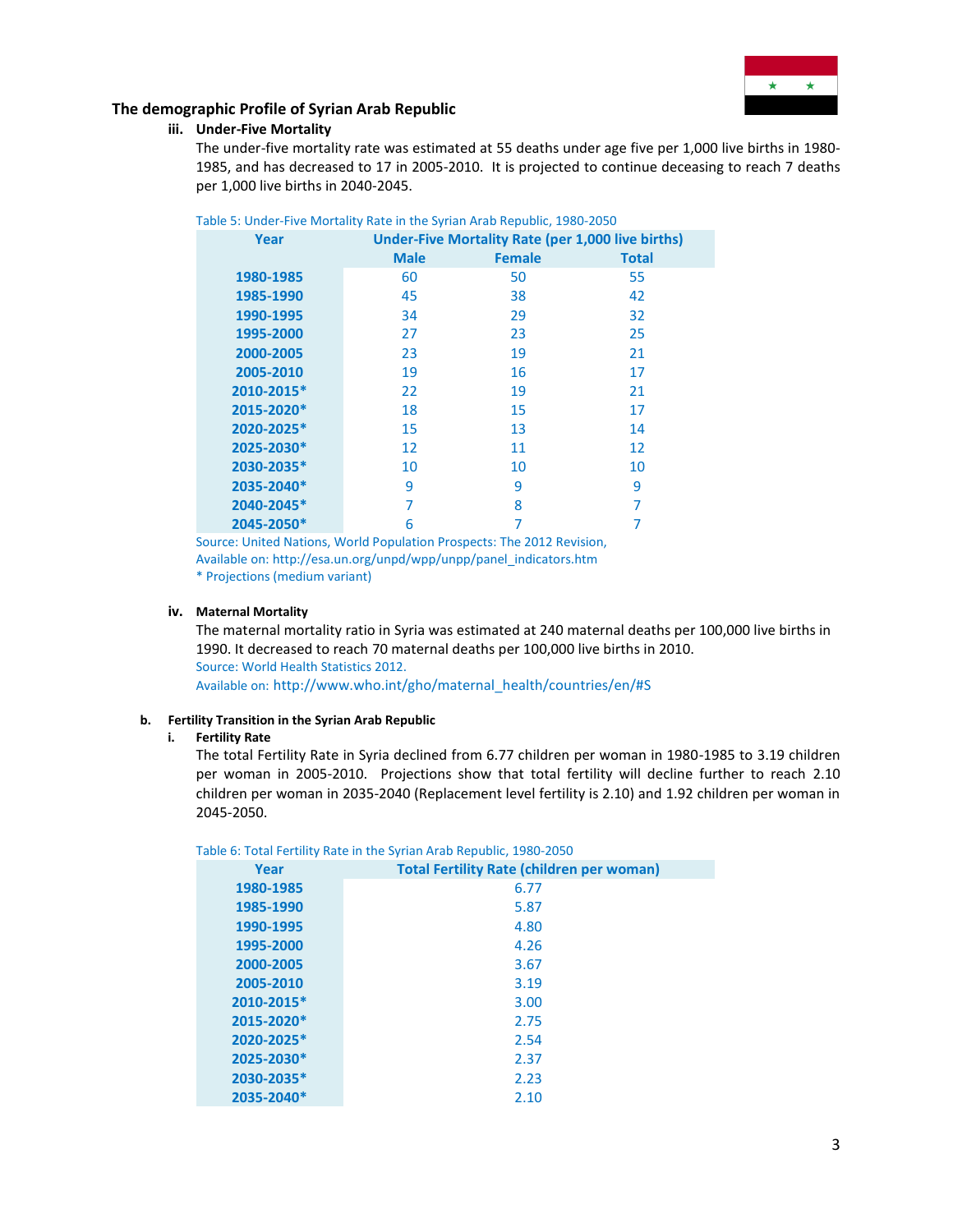

| Year       | <b>Total Fertility Rate (children per woman)</b> |
|------------|--------------------------------------------------|
| 2040-2045* | 2.00                                             |
| 2045-2050* | 1.92                                             |
|            |                                                  |

Source: United Nations, World Population Prospects: The 2012 Revision, Available on: http://esa.un.org/unpd/wpp/unpp/panel\_indicators.htm \* Projections (medium variant)

# **ii. Contraceptive prevalence**

The prevalence of contraceptive use among married or in-union women aged 15 to 49 was estimated at 58.5 per cent in 2010 and increased to 59.4 per cent in 2012. Contraceptive use among women aged 15 to 49 is projected to increase to 60.9 per cent in 2015. Source: United Nations, World Contraceptive Use 2012 Available on: http://www.un.org/esa/population/publications/WCU2012/MainFrame.html

### **c. Migration Transition in the Syrian Arab Republic**

#### **i. Internal Migration**

The percentage of urban dwellers was estimated at 46.7 per cent in 1980 and increased to reach 55.7 per cent in 2010. Population projections show that this percentage will continue to increase to reach 72.2 per cent in 2050.

| Table 7: Urban and Rural Population in Syrian Arab Republic, 1980-2050 |  |  |  |
|------------------------------------------------------------------------|--|--|--|
|                                                                        |  |  |  |

| Year  | <b>Urban</b><br>(thousands) | <b>Rural</b><br>(thousands) | <b>Total</b><br>(thousands) | <b>Percentage</b><br><b>Urban</b><br>$(\%)$ | Percentage<br><b>Rural</b><br>(%) | Year       | <b>Annual</b><br>Rate of<br><b>Change of</b><br><b>Percentage</b><br>Urban $(%)$ | <b>Annual</b><br>Rate of<br><b>Change of</b><br><b>Percentage</b><br>Rural (%) |
|-------|-----------------------------|-----------------------------|-----------------------------|---------------------------------------------|-----------------------------------|------------|----------------------------------------------------------------------------------|--------------------------------------------------------------------------------|
| 1980  | 4,160                       | 4,747                       | 8,907                       | 46.7                                        | 53.3                              | 1980-1985  | 0.50                                                                             | $-0.45$                                                                        |
| 1985  | 5,065                       | 5,511                       | 10,577                      | 47.9                                        | 52.1                              | 1985-1990  | 0.43                                                                             | $-0.4$                                                                         |
| 1990  | 6,030                       | 6,294                       | 12,324                      | 48.9                                        | 51.1                              | 1990-1995  | 0.47                                                                             | $-0.46$                                                                        |
| 1995  | 7,100                       | 7,071                       | 14,171                      | 50.1                                        | 49.9                              | 1995-2000  | 0.72                                                                             | $-0.75$                                                                        |
| 2000  | 8,306                       | 7,683                       | 15,989                      | 51.9                                        | 48.1                              | 2000-2005  | 0.69                                                                             | $-0.78$                                                                        |
| 2005  | 9,941                       | 8,543                       | 18,484                      | 53.8                                        | 46.2                              | 2005-2010  | 0.69                                                                             | $-0.84$                                                                        |
| 2010  | 11,363                      | 9,047                       | 20,411                      | 55.7                                        | 44.3                              | 2010-2015* | 0.70                                                                             | $-0.91$                                                                        |
| 2015* | 12,789                      | 9,394                       | 22,184                      | 57.7                                        | 42.3                              | 2015-2020* | 0.70                                                                             | $-1.0$                                                                         |
| 2020* | 14,377                      | 9,702                       | 24,079                      | 59.7                                        | 40.3                              | 2020-2025* | 0.70                                                                             | $-1.08$                                                                        |
| 2025* | 16,082                      | 9,927                       | 26,009                      | 61.8                                        | 38.2                              | 2025-2030* | 0.69                                                                             | $-1.17$                                                                        |
| 2030* | 17,832                      | 10,027                      | 27,859                      | 64.0                                        | 36.0                              | 2030-2035* | 0.66                                                                             | $-1.23$                                                                        |
| 2035* | 19,527                      | 9,993                       | 29,520                      | 66.1                                        | 33.9                              | 2035-2040* | 0.62                                                                             | $-1.27$                                                                        |
| 2040* | 21,097                      | 9,825                       | 30,921                      | 68.2                                        | 31.8                              | 2040-2045* | 0.58                                                                             | $-1.31$                                                                        |
| 2045* | 22,533                      | 9,550                       | 32,082                      | 70.2                                        | 29.8                              | 2045-2050* | 0.54                                                                             | $-1.34$                                                                        |
| 2050* | 23,852                      | 9,200                       | 33,051                      | 72.2                                        | 27.8                              |            |                                                                                  |                                                                                |

Source: United Nations, World Urbanization Prospects: the 2011 Revision Available on[: http://esa.un.org/unup/unup/index\\_panel1.html](http://esa.un.org/unup/unup/index_panel1.html) \* Projections (medium variant)

#### **ii. International Migration**

Around 1,394,227 international migrants are expected to live in Syria in 2013, representing 6.37 per cent of the total Syrian population. Female migrants would represent 48.92 per cent of all migrants for that year, and refugees 88.98 per cent.

The annual rate of change of the migrant stock increased from 1.53 per cent for the period 1990- 2000 to 6.92 per cent for the period 2000-2010. Projections show that it will change to negative at - 5.85 per cent by 2013.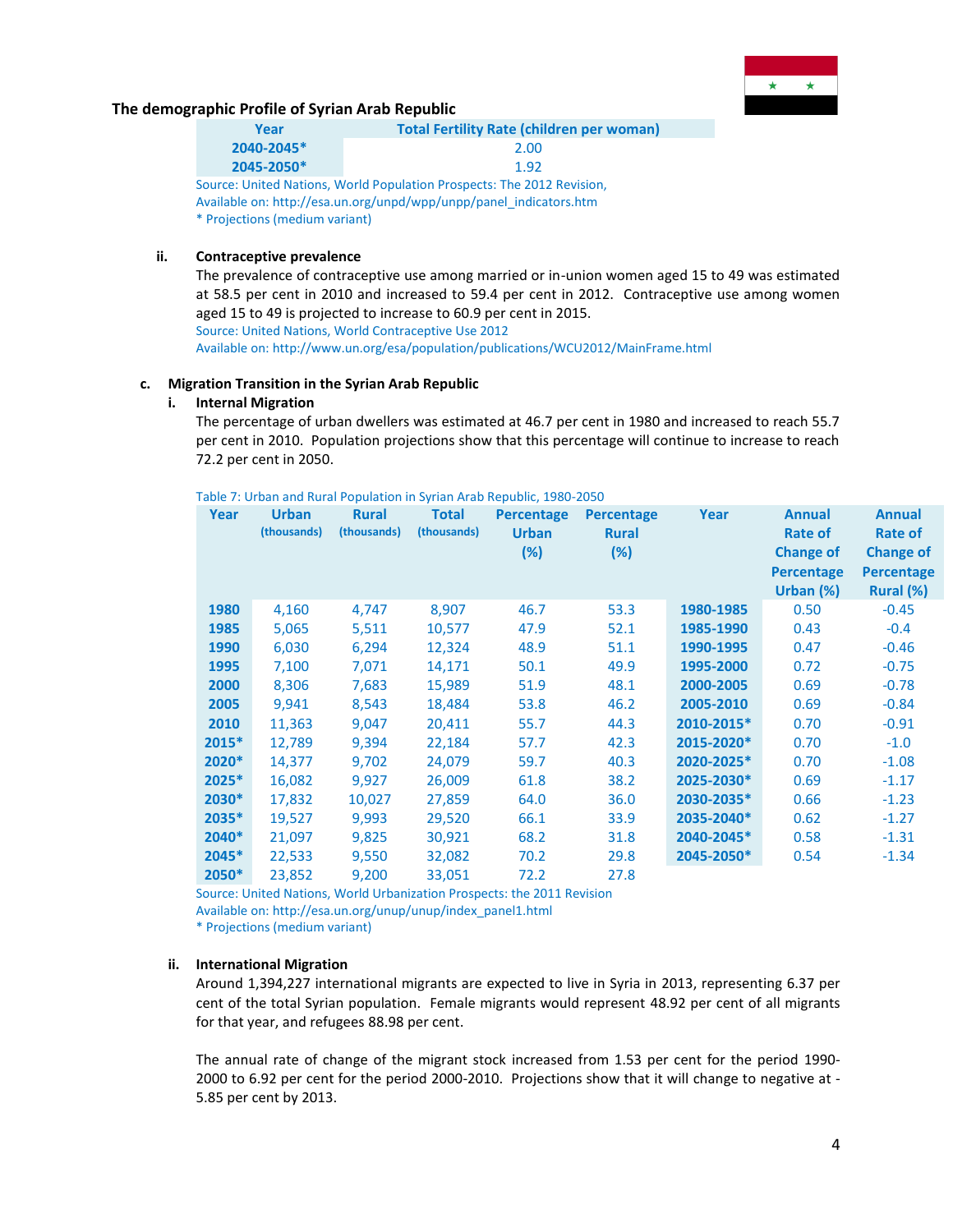

The annual net migration rate in Syria stood at 11.5 migrants per 1,000 population for the period 2005-2010. Projections show that the trend will be reversed for 2010-2015 with the annual migration rate reaching -13.7 migrants per 1,000 population, but will change to positive again for the period 2015-2020 and will get to 10.4 migrants per 1,000 population. It is expected that the annual net migration rate in Syria will become negative afterwards reaching -1.3 migrants per 1,000 population in 2020-2025 and will decrease to reach -0.4 per cent in 2035-2040, staying at this level up to 2050.

#### Table 8a: The Syrian Arab Republic's International Migrant (IM) Stock, 1990-2013

| <b>Indicator</b>                                   | 1990    | 2000    | 2010      | $2013*$   |
|----------------------------------------------------|---------|---------|-----------|-----------|
| <b>Estimated Number of IM at Mid-Year (total)</b>  | 714.140 | 832,273 | 1,661,922 | 1,394,227 |
| <b>Estimated Number of IM at Mid-Year (male)</b>   | 364.077 | 424.690 | 848.834   | 712,219   |
| <b>Estimated Number of IM at Mid-Year (female)</b> | 350,063 | 407.583 | 813.088   | 682,008   |
| <b>Estimated Number of Refugees at Mid-Year</b>    | 282,794 | 388,168 | 1,481,547 | 1,240,574 |
| IM as Percentage of the Population (%)             | 5.74    | 5.08    | 7.72      | 6.37      |
| Female Migrants as a Percentage of all IM (%)      | 49.02   | 48.97   | 48.92     | 48.92     |
| Refugees as a Percentage of IM (%)                 | 39.60   | 46.64   | 89.15     | 88.98     |

Source: United Nations, World Migration Stock: The 2013 Revision,

Available on: http://esa.un.org/unmigration/migrantstocks2013.htm?mtotals \* Projections

Table 8b: Annual Rate of Change of the Migrant Stock in the Syrian Arab Republic, 1990-2013

| Year       | Annual Rate of Change of the Migrant Stock (%) |
|------------|------------------------------------------------|
| 1990-2000  | 1.53                                           |
| 2000-2010  | 6.92                                           |
| 2010-2013* | $-5.85$                                        |

Source: United Nations, World Migration Stock: The 2013 Revision, Available on: http://esa.un.org/unmigration/migrantstocks2013.htm?mtotals \* Projections

| Table 9: Net Migration in the Syrian Arab Republic, 1980-2050 |  |  |
|---------------------------------------------------------------|--|--|
|---------------------------------------------------------------|--|--|

| Year       | <b>Net Migration (average annual)</b> |               |  |  |  |  |  |
|------------|---------------------------------------|---------------|--|--|--|--|--|
|            | Rate                                  | <b>Number</b> |  |  |  |  |  |
|            | (per 1,000 population)                | (thousands)   |  |  |  |  |  |
| 1980-1985  | $-1.8$                                | $-17$         |  |  |  |  |  |
| 1985-1990  | $-2.5$                                | $-29$         |  |  |  |  |  |
| 1990-1995  | $-1.0$                                | $-14$         |  |  |  |  |  |
| 1995-2000  | $-1.7$                                | $-26$         |  |  |  |  |  |
| 2000-2005  | $-4.4$                                | $-76$         |  |  |  |  |  |
| 2005-2010  | 11.5                                  | 228           |  |  |  |  |  |
| 2010-2015* | $-13.7$                               | $-300$        |  |  |  |  |  |
| 2015-2020* | 10.4                                  | 250           |  |  |  |  |  |
| 2020-2025* | $-1.3$                                | $-35$         |  |  |  |  |  |
| 2025-2030* | $-0.9$                                | $-26$         |  |  |  |  |  |
| 2030-2035* | $-0.6$                                | $-19$         |  |  |  |  |  |
| 2035-2040* | $-0.4$                                | $-15$         |  |  |  |  |  |
| 2040-2045* | $-0.4$                                | $-15$         |  |  |  |  |  |
| 2045-2050* | $-0.4$                                | $-15$         |  |  |  |  |  |

Source: United Nations, World Population Prospects: The 2012 Revision, Available on: http://esa.un.org/unpd/wpp/unpp/panel\_indicators.htm

\* Projections (medium variant)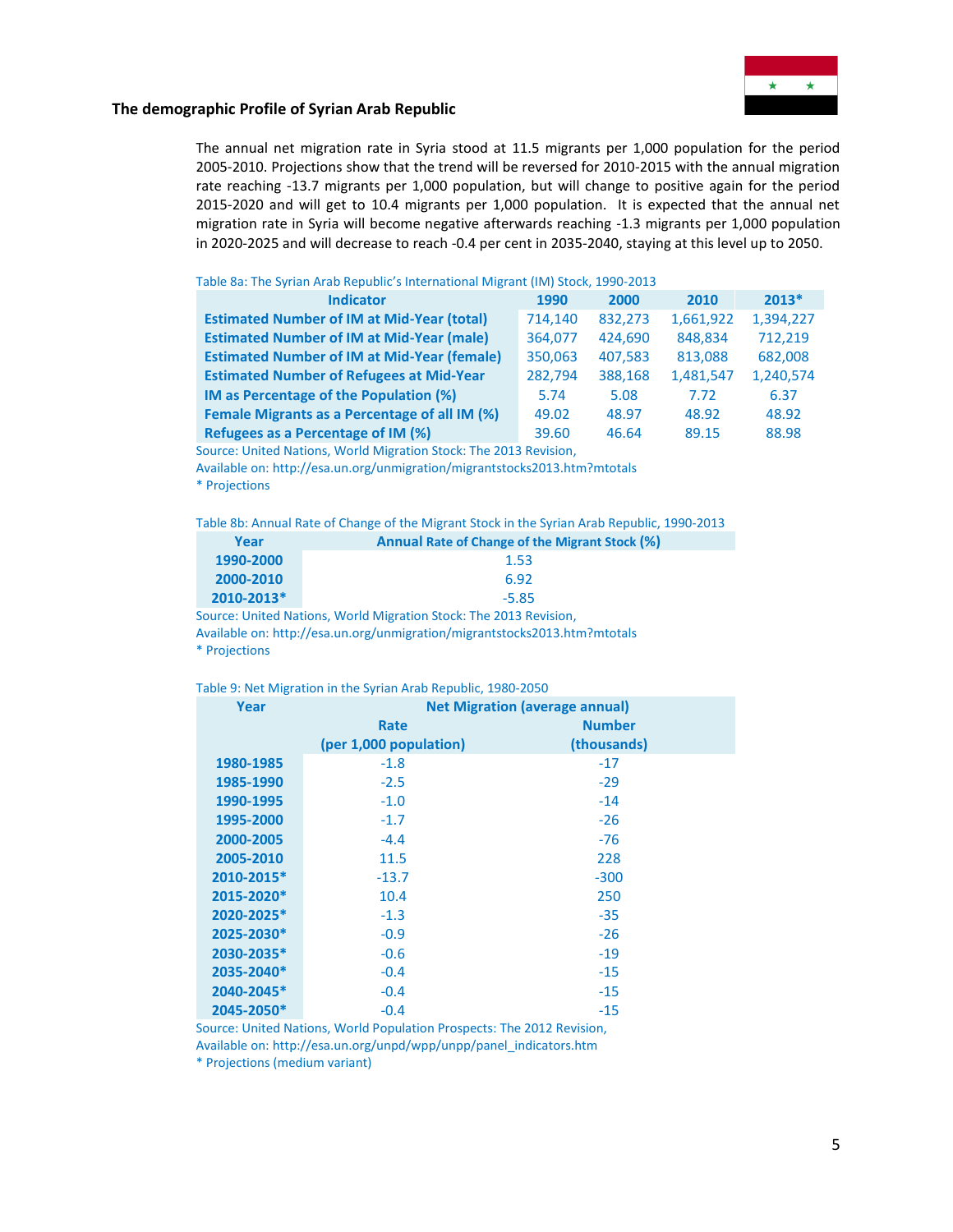

# **3. Population Structure:**

# **a. Syria's Population Age composition**

The proportion of the population under 15 years of age has been decreasing since 1980 and is projected to continue this downward trend to the year 2050. At the same time, the proportion of the working-age group (15-64) has been increasing since 1980, where it rose from 48.3 per cent to reach 60.5 per cent in 2010. It is projected to continue this upward trend to reach 67.3 per cent of the population in 2040, and will remain at this level in 2045. It will then decrease to 66.6 per cent in 2050. As to the proportion of the elderly (65+) population, it has been increasing since 1980 where it stood at 2.9 per cent and reached 3.7 per cent in 2010. It is expected to continue increasing to get to 12.9 per cent in 2050.

| Year    | <b>Population by Age Group (%)</b> |          |       |       |  |  |  |  |
|---------|------------------------------------|----------|-------|-------|--|--|--|--|
|         | $0 - 4$                            | $5 - 14$ | 15-64 | $65+$ |  |  |  |  |
| 1980    | 19.6                               | 29.1     | 48.3  | 2.9   |  |  |  |  |
| 1985    | 18.7                               | 29.7     | 48.7  | 2.9   |  |  |  |  |
| 1990    | 17.2                               | 29.8     | 50.1  | 3.0   |  |  |  |  |
| 1995    | 15.2                               | 28.6     | 53.0  | 3.2   |  |  |  |  |
| 2000    | 14.7                               | 26.2     | 55.8  | 3.4   |  |  |  |  |
| 2005    | 13.4                               | 25.3     | 58.0  | 3.4   |  |  |  |  |
| 2010    | 12.3                               | 23.5     | 60.5  | 3.7   |  |  |  |  |
| $2015*$ | 11.5                               | 23.0     | 61.2  | 4.3   |  |  |  |  |
| 2020*   | 10.4                               | 20.2     | 64.4  | 4.9   |  |  |  |  |
| 2025*   | 10.0                               | 19.0     | 65.3  | 5.7   |  |  |  |  |
| 2030*   | 9.20                               | 18.2     | 65.9  | 6.7   |  |  |  |  |
| 2035*   | 8.40                               | 17.3     | 66.5  | 7.8   |  |  |  |  |
| 2040*   | 7.70                               | 16.1     | 67.3  | 9.0   |  |  |  |  |
| 2045*   | 7.10                               | 14.9     | 67.3  | 10.7  |  |  |  |  |
| 2050*   | 6.70                               | 13.8     | 66.6  | 12.9  |  |  |  |  |

Table 10: Population Distribution by Broad Age Groups in the Syrian Arab Republic, 1980 to 2050

Source: United Nations, World Population Prospects: The 2012 Revision, Available on: http://esa.un.org/unpd/wpp/unpp/panel\_indicators.htm \* Projections (medium variant)

# **b.** Changing Age Structure<sup>1</sup>

l

The population pyramid of Syria in 1950 shows a typical wide-based structure signaling a very young population. For 2010, it shows that the youth bulge is underway. By 2050, the population pyramid of Syria is expected to narrow down.



 $^1$  Source for all pyramids: United Nations, World Population Prospects: The 2012 Revision; Projections (medium variant). Available on[: http://www.un.org/esa/population/publications/wcu2010/Main.html](http://www.un.org/esa/population/publications/wcu2010/Main.html)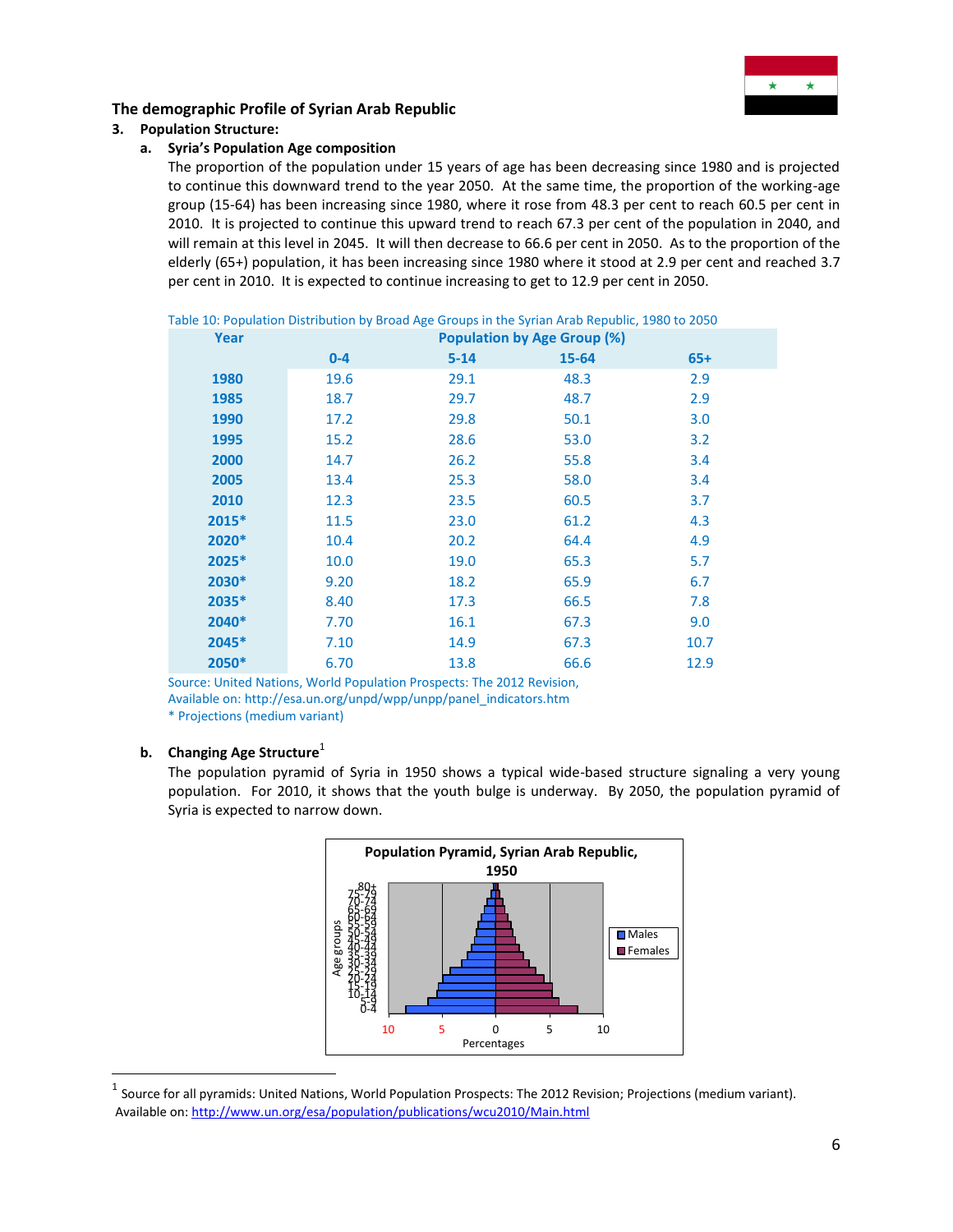





### **c. Syria's Youth Population**

In Syria, the percentage of youth (15-24) was estimated at 20.2 per cent of the total population in 1975 (or 41.3 per cent of the working-age group). It then increased to reach 22.3 per cent of the total population in 2000, and remained at this level in 2005, after which it started decreasing to reach 20.7 in 2010 (or 34.2 per cent of the working-age group). It is projected to continue this downward trend and will get to 14.6 per cent in 2050 (or 22.0 per cent of the working-age group).

Table 11: Youth (15-24) in relation to total population and to working-age population (15-64), the Syrian Arab Republic, 1950-2050

| Year  | Youth<br>(thousands) | Youth (% of<br>total<br>population) | <b>Working-Age</b><br><b>Population</b><br>(thousands) | Youth (% of<br>working-age<br>group)** |
|-------|----------------------|-------------------------------------|--------------------------------------------------------|----------------------------------------|
| 1950  | 684                  | 20.0                                | 1,934                                                  | 35.4                                   |
| 1955  | 697                  | 17.8                                | 2,064                                                  | 33.8                                   |
| 1960  | 745                  | 16.2                                | 2,282                                                  | 32.6                                   |
| 1965  | 887                  | 16.4                                | 2,593                                                  | 34.2                                   |
| 1970  | 1,202                | 18.8                                | 3,118                                                  | 38.6                                   |
| 1975  | 1,526                | 20.2                                | 3,695                                                  | 41.3                                   |
| 1980  | 1,771                | 19.8                                | 4,330                                                  | 40.9                                   |
| 1985  | 2,108                | 19.8                                | 5,193                                                  | 40.6                                   |
| 1990  | 2,546                | 20.4                                | 6,233                                                  | 40.8                                   |
| 1995  | 3,117                | 21.7                                | 7,604                                                  | 41.0                                   |
| 2000  | 3,648                | 22.3                                | 9,140                                                  | 39.9                                   |
| 2005  | 4,058                | 22.3                                | 10,531                                                 | 38.5                                   |
| 2010  | 4,462                | 20.7                                | 13,035                                                 | 34.2                                   |
| 2015* | 4,358                | 19.6                                | 13,617                                                 | 32.0                                   |
| 2020* | 5,164                | 20.1                                | 16,581                                                 | 31.1                                   |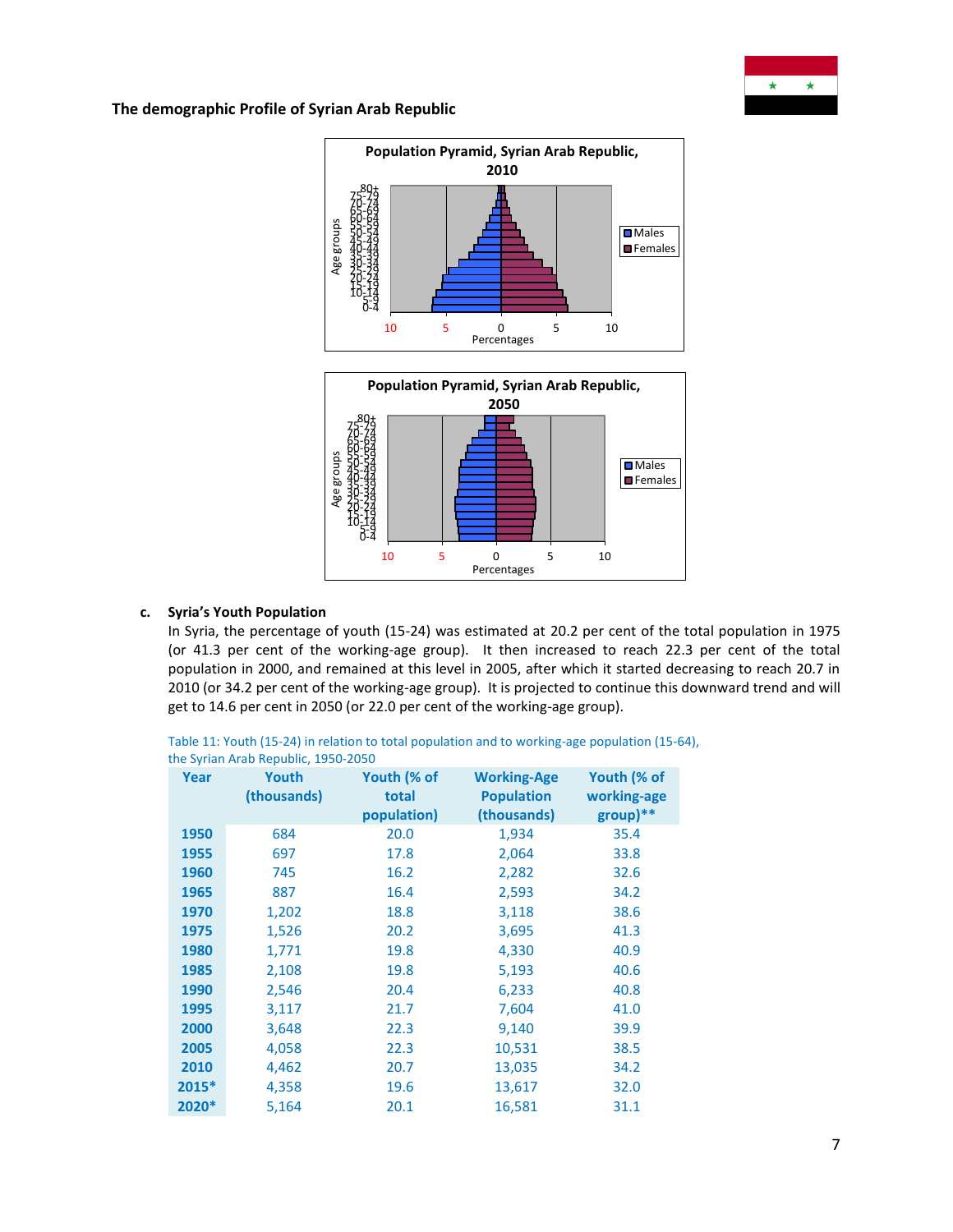

| Year  | Youth<br>(thousands) | Youth (% of<br>total<br>population) | <b>Working-Age</b><br><b>Population</b><br>(thousands) | Youth (% of<br>working-age<br>$group)$ ** |
|-------|----------------------|-------------------------------------|--------------------------------------------------------|-------------------------------------------|
| 2025* | 5,164                | 18.5                                | 18,196                                                 | 28.4                                      |
| 2030* | 5,135                | 17.2                                | 19,720                                                 | 26.0                                      |
| 2035* | 5,225                | 16.4                                | 21,205                                                 | 24.6                                      |
| 2040* | 5,404                | 16.1                                | 22,655                                                 | 23.9                                      |
| 2045* | 5,481                | 15.5                                | 23,748                                                 | 23.1                                      |
| 2050* | 5,371                | 14.6                                | 24.437                                                 | 22.0                                      |

Source: United Nations, World Population Prospects: The 2012 Revision, Available on: http://esa.un.org/unpd/wpp/unpp/panel\_indicators.htm \* Projections (medium variant)

## **d. Syria's Elderly Population**

In Syria, the percentage of the population aged 65+ decreased from 4.5 per cent in 1950 to 2.9 per cent in 1980. It remained at the same level in 1985 and then started increasing and reached 3.7 percent in 2010. It is projected to continue increasing to reach 12.9 per cent by 2050.



Source: United Nations, World Population Prospects: The 2012 Revision, Available on[: http://esa.un.org/unpd/wpp/unpp/panel\\_indicators.htm](http://esa.un.org/unpd/wpp/unpp/panel_indicators.htm) \* Projections (medium variant)

#### **e. Syria's Dependency Ratios**

The total dependency ratio in Syria decreased from 107 per cent in 1980 to 65 per cent in 2010 mainly due to the decrease in child dependency ratio. It is projected to continue decreasing to reach 50 per cent in 2050.

|          |                                                                                                                                                                                                                                                                                                                                                                                   | 10<br>5      |            |     |      |                           | ന്   |              | 0.9<br>2.9 |      | $m \dot{m}$ $m \dot{m}$ |      |      |      |       |                                         |       | <u>ن</u> ه نه |  |
|----------|-----------------------------------------------------------------------------------------------------------------------------------------------------------------------------------------------------------------------------------------------------------------------------------------------------------------------------------------------------------------------------------|--------------|------------|-----|------|---------------------------|------|--------------|------------|------|-------------------------|------|------|------|-------|-----------------------------------------|-------|---------------|--|
|          |                                                                                                                                                                                                                                                                                                                                                                                   | $\Omega$     |            |     |      |                           |      |              |            |      |                         |      |      |      |       |                                         |       |               |  |
|          | Percentage                                                                                                                                                                                                                                                                                                                                                                        |              | 955<br>950 | 960 | 1965 | 1970                      | 1975 | 1980         | 1985       | 1990 | 1995                    | 2000 | 2005 | 2010 | 2015* | 2020*                                   | 2025* | 2030*         |  |
|          |                                                                                                                                                                                                                                                                                                                                                                                   |              |            |     |      |                           |      |              |            |      |                         | Year |      |      |       |                                         |       |               |  |
| in 2050. | Source: United Nations, World Population Prospects: The 2012 Revision,<br>Available on: http://esa.un.org/unpd/wpp/unpp/panel indicators.htm<br>* Projections (medium variant)<br>Syria's Dependency Ratios<br>The total dependency ratio in Syria decreased from 107 per cent in 1980 to 65<br>due to the decrease in child dependency ratio. It is projected to continue decrea |              |            |     |      |                           |      |              |            |      |                         |      |      |      |       |                                         |       |               |  |
|          | Table 12: Dependency Ratios in the Syrian Arab Republic, 1950-2050 (per cent)                                                                                                                                                                                                                                                                                                     |              |            |     |      |                           |      |              |            |      |                         |      |      |      |       |                                         |       |               |  |
| Year     | <b>Child Dependency</b>                                                                                                                                                                                                                                                                                                                                                           | <b>Ratio</b> |            |     |      | <b>Old-Age Dependency</b> |      | <b>Ratio</b> |            |      |                         |      |      |      |       | <b>Total Dependency</b><br><b>Ratio</b> |       |               |  |
| 1950     |                                                                                                                                                                                                                                                                                                                                                                                   | 69           |            |     |      |                           |      | 8            |            |      |                         |      |      |      |       | 76                                      |       |               |  |
| 1955     |                                                                                                                                                                                                                                                                                                                                                                                   | 82           |            |     |      |                           |      | 8            |            |      |                         |      |      |      |       | 90                                      |       |               |  |
| 1960     |                                                                                                                                                                                                                                                                                                                                                                                   | 93           |            |     |      |                           |      | 8            |            |      |                         |      |      |      |       | 101                                     |       |               |  |
| 1965     |                                                                                                                                                                                                                                                                                                                                                                                   | 101          |            |     |      |                           |      | 8            |            |      |                         |      |      |      |       | 108                                     |       |               |  |
| 1970     |                                                                                                                                                                                                                                                                                                                                                                                   | 98           |            |     |      |                           |      | 7            |            |      |                         |      |      |      |       | 105                                     |       |               |  |
| 1975     |                                                                                                                                                                                                                                                                                                                                                                                   | 98           |            |     |      |                           |      | 6            |            |      |                         |      |      |      |       | 105                                     |       |               |  |
| 1980     |                                                                                                                                                                                                                                                                                                                                                                                   | 101          |            |     |      |                           |      | 6            |            |      |                         |      |      |      |       | 107                                     |       |               |  |
| 1985     |                                                                                                                                                                                                                                                                                                                                                                                   | 99           |            |     |      |                           |      | 6            |            |      |                         |      |      |      |       | 105                                     |       |               |  |
| 1990     |                                                                                                                                                                                                                                                                                                                                                                                   | 94           |            |     |      |                           |      | 6            |            |      |                         |      |      |      |       | 100                                     |       |               |  |
| 1995     |                                                                                                                                                                                                                                                                                                                                                                                   | 83           |            |     |      |                           |      | 6            |            |      |                         |      |      |      | 89    |                                         |       |               |  |
| 2000     | 73                                                                                                                                                                                                                                                                                                                                                                                |              |            |     |      | 6                         |      |              |            |      | 79                      |      |      |      |       |                                         |       |               |  |

| Table 12: Dependency Ratios in the Syrian Arab Republic, 1950-2050 (per cent) |  |
|-------------------------------------------------------------------------------|--|
|-------------------------------------------------------------------------------|--|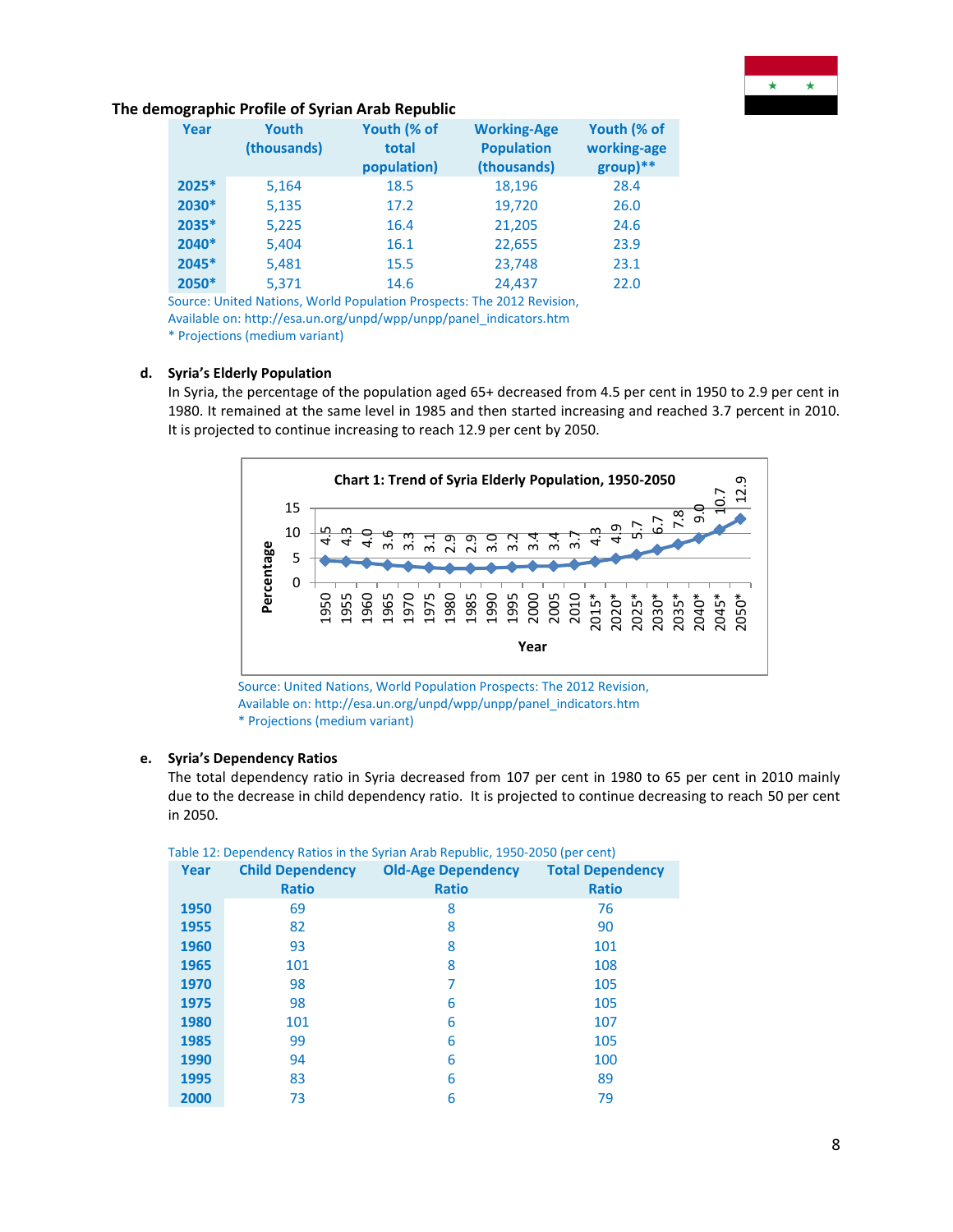

| Year  | <b>Child Dependency</b><br><b>Ratio</b> | <b>Old-Age Dependency</b><br><b>Ratio</b> | <b>Total Dependency</b><br><b>Ratio</b> |
|-------|-----------------------------------------|-------------------------------------------|-----------------------------------------|
| 2005  | 67                                      | 6                                         | 73                                      |
| 2010  | 59                                      | 6                                         | 65                                      |
| 2015* | 56                                      | 7                                         | 64                                      |
| 2020* | 48                                      | 8                                         | 55                                      |
| 2025* | 44                                      | 9                                         | 53                                      |
| 2030* | 42                                      | 10                                        | 52                                      |
| 2035* | 39                                      | 12                                        | 50                                      |
| 2040* | 35                                      | 13                                        | 49                                      |
| 2045* | 33                                      | 16                                        | 49                                      |
| 2050* | 31                                      | 19                                        | 50                                      |

Source: United Nations, World Population Prospects: The 2012 Revision, Available on[: http://esa.un.org/unpd/wpp/unpp/panel\\_indicators.htm](http://esa.un.org/unpd/wpp/unpp/panel_indicators.htm) \* Projections (medium variant)

### **f. Syria's Demographic Dividend**

Syria is expected to reach the demographic window of opportunity after the year 2015. Projections show that the demographic window of opportunity will continue to the year 2050.



Source: United Nations, World Population Prospects: The 2012 Revision, Available on[: http://esa.un.org/unpd/wpp/unpp/panel\\_indicators.htm](http://esa.un.org/unpd/wpp/unpp/panel_indicators.htm) \* Projections (medium variant)